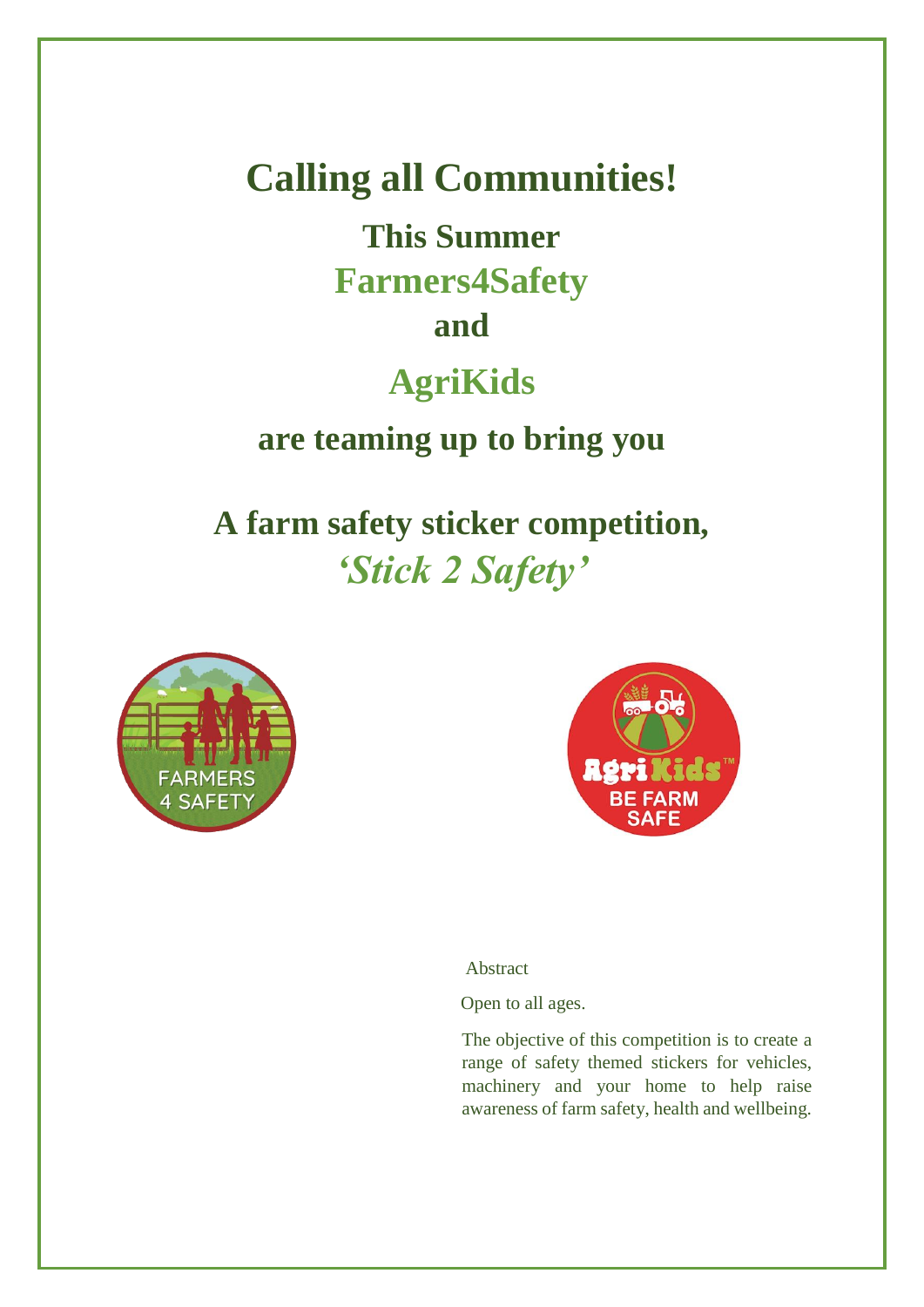



### **About Us**

Farmers4Safety – Managing Risk Together EIP AGRI Project adopts a 'peer-to-peer' mentoring and champion approach to engage farmers in an attitudinal and behavioral change towards farm safety by tackling and improving the social norms around farm safety and emotional wellbeing. The project offers a bottom up initiative that is tailored to each region to ensure it will capture a change in farmer's attitudes and behaviors.

AgriKids was founded with the ethos that we positively engage, educate and empower our children to become Farm Safety Ambassadors. Alma believes her engaging approach to farm safety education will serve to continually empower children to be safer farmers in the future. The approach also requires and includes the input of parents, guardians, thus sharing the learning outcome with all.

In partnership with



An Roinn Talmhaíochta. Bia agus Mara<br>Department of Agriculture, Food and the Marine



The European Agricultural Fund for Rural Development: Europe investing in rural areas

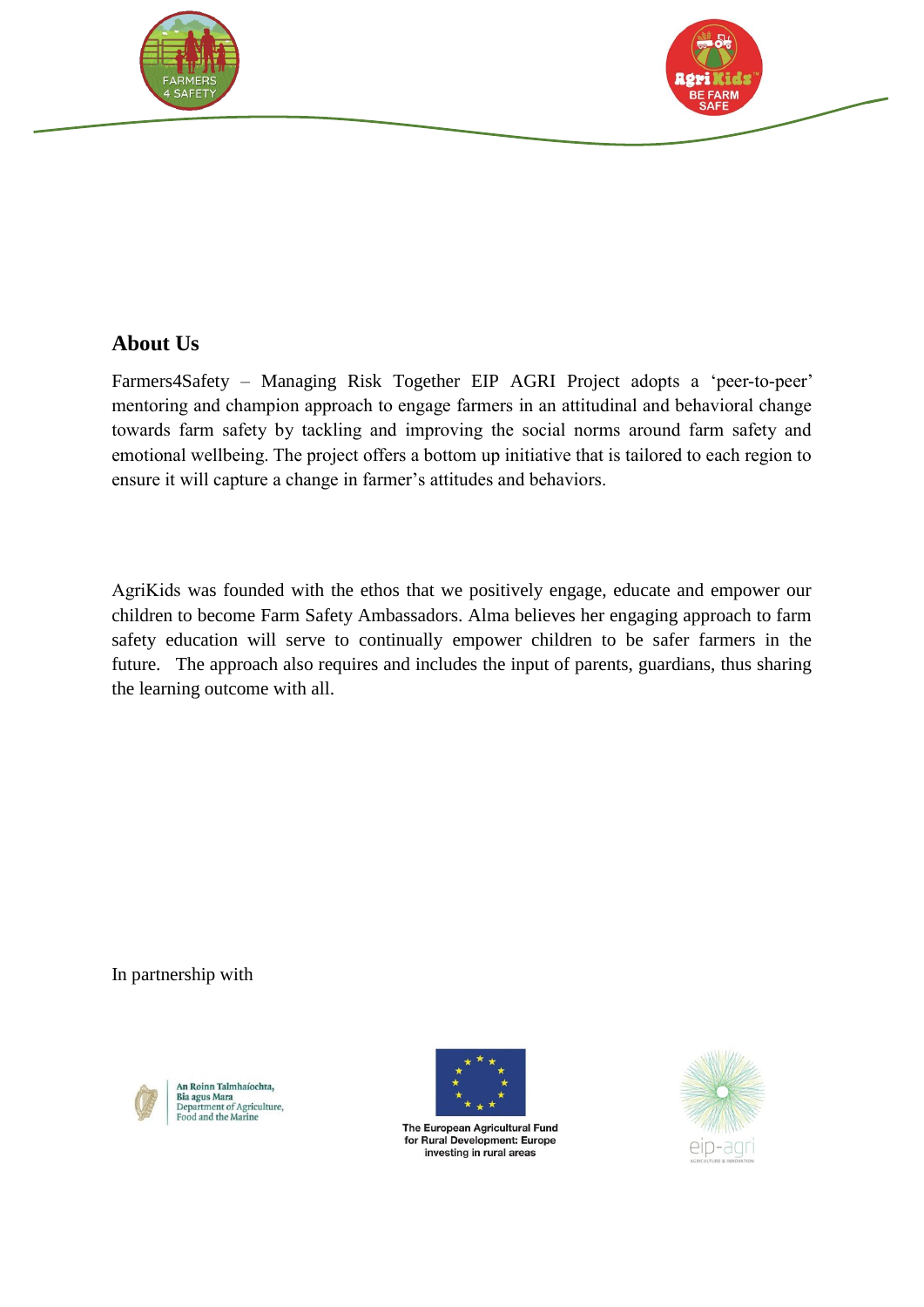



### **The Competition - 'Stick 2 Safety'**

Farmers4Safety and AgriKids are calling on Ireland's Communities (Schools, Farmers, Community Groups etc.) to get 'stuck in' and help create a safer future on our farms by designing a window sticker that will be printed and promoted nationwide.

#### **How to enter:**

In the template below design a sticker on any farm safety theme. The theme is up to you! Maybe you want to remind farmers about tractor safety or the dangers with freshly calved cows. It could be about quads, PTO's, slurry, animals, vehicles or the importance of farmer's/farm families looking after their mental and physical health. With the design we want to give you the freedom to think outside the box and come up with innovative ideas and create a picture that highlights farm safety, health and wellbeing.

Along with the design we want you to write a short note *(150 words max.)* about why you chose to partake in the competition and the importance of Safety, Health and Wellbeing on Farms and what it means to you.

The sticker can be put on farm machinery, cars, vehicles and around the farm or home to shine a light and create greater awareness on the essential role safety and emotional wellbeing play in carrying out jobs on farms.

#### **The Prize:**

The winning stickers will be circulated to the various Farming Organisations, Communities and Networks and will win a Prize (trophy, activity pack/voucher).

The aim of this competition is to highlight and raise awareness of Farm Safety, Health and Wellbeing from all skill sets. This gives the opportunity for everyone to get creative and highlight what Farm Safety, Health and Wellbeing means to you all. We hope that by getting different age groups within National Schools and our Communities involved we will achieve a greater reach for farm safety, health and wellbeing.

We will endeavour to put all of your entries on our website.

#### *The deadline for the competition is July 8th and the entry/entries can be emailed to niamh@farmers4safety.ie (sent as a JPEG, Scanned or in a PDF format)*

If you want to find out more details about the competition visit our websites [www.farmers4safety.ie](http://www.farmers4safety.ie/) or [www.agrikids.ie](http://www.agrikids.ie/) or call us on 090 – 6482744.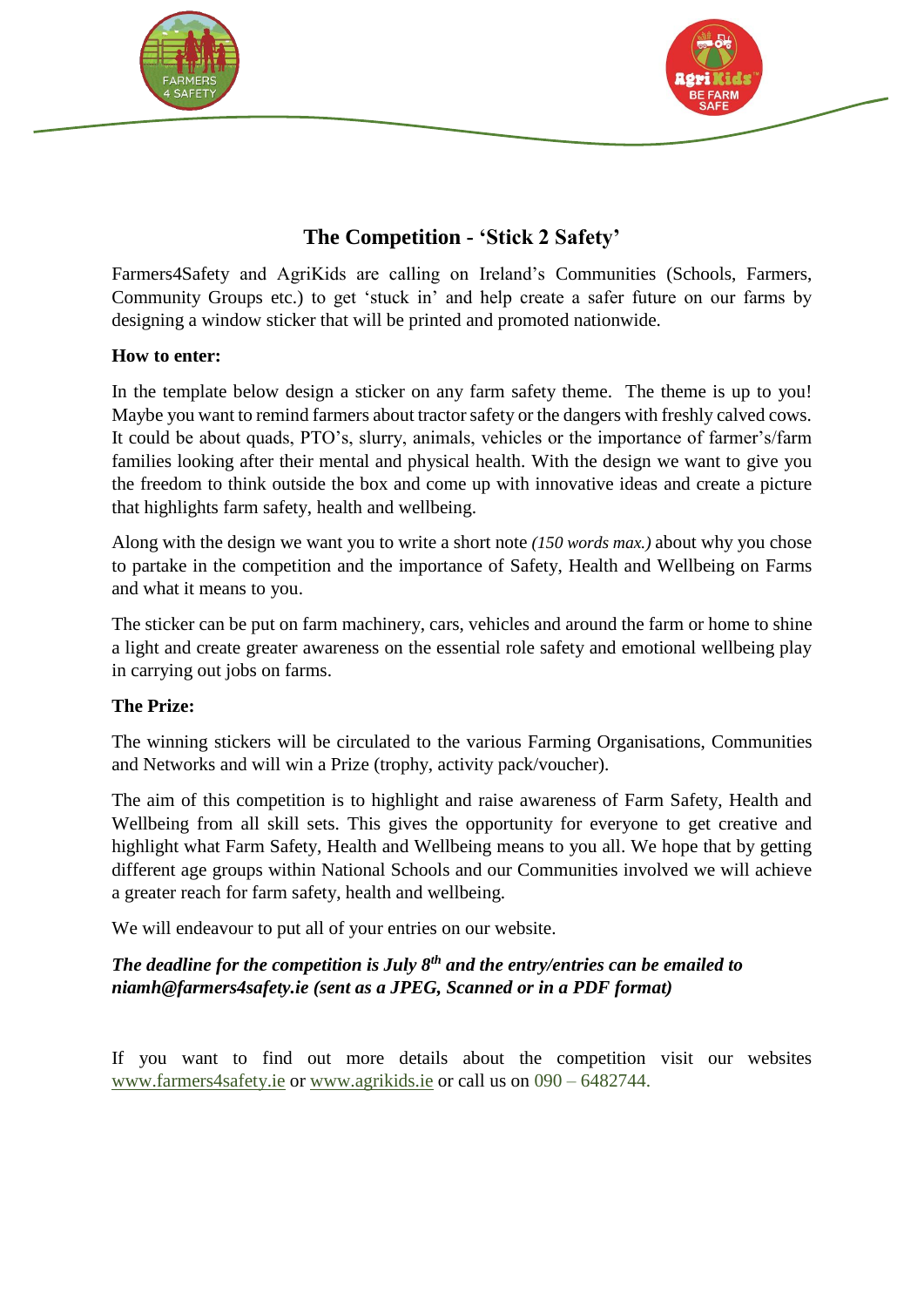



### **Template for the Sticker Competition**

The requirements to enter the competition are as follows:

- **1. Print template on A4 page.**
- **2. Picture must fit inside the white circular shape.**
- **3. Optional: Incorporate the name of the competition into it 'Stick 2 Safety'**
- **4. Entries can be solo or as a group with no limit in size.**
- **5. For printing purposes, please send the entries as a JPEG, Scan or PDF format in order for the image to be of high quality.**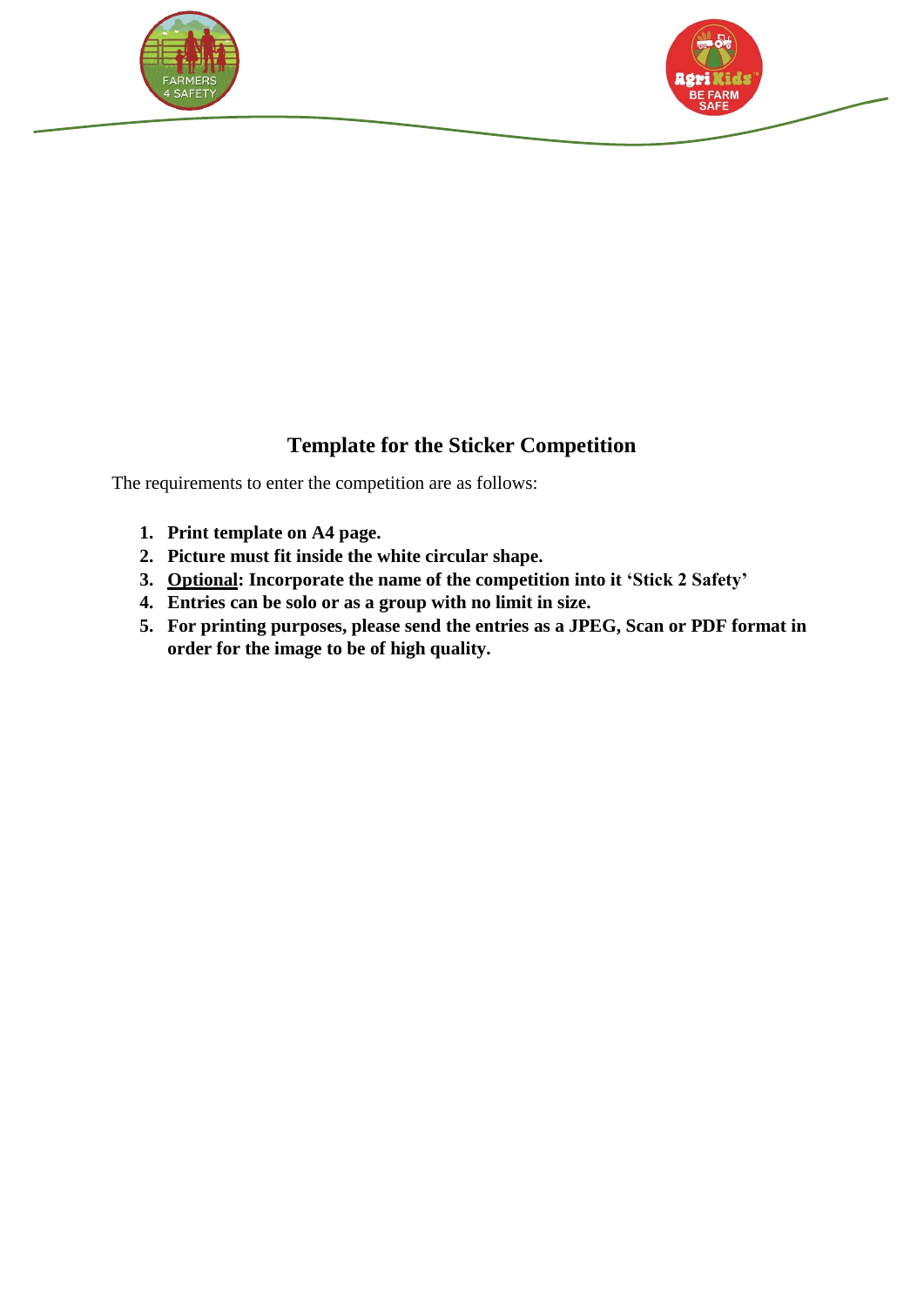